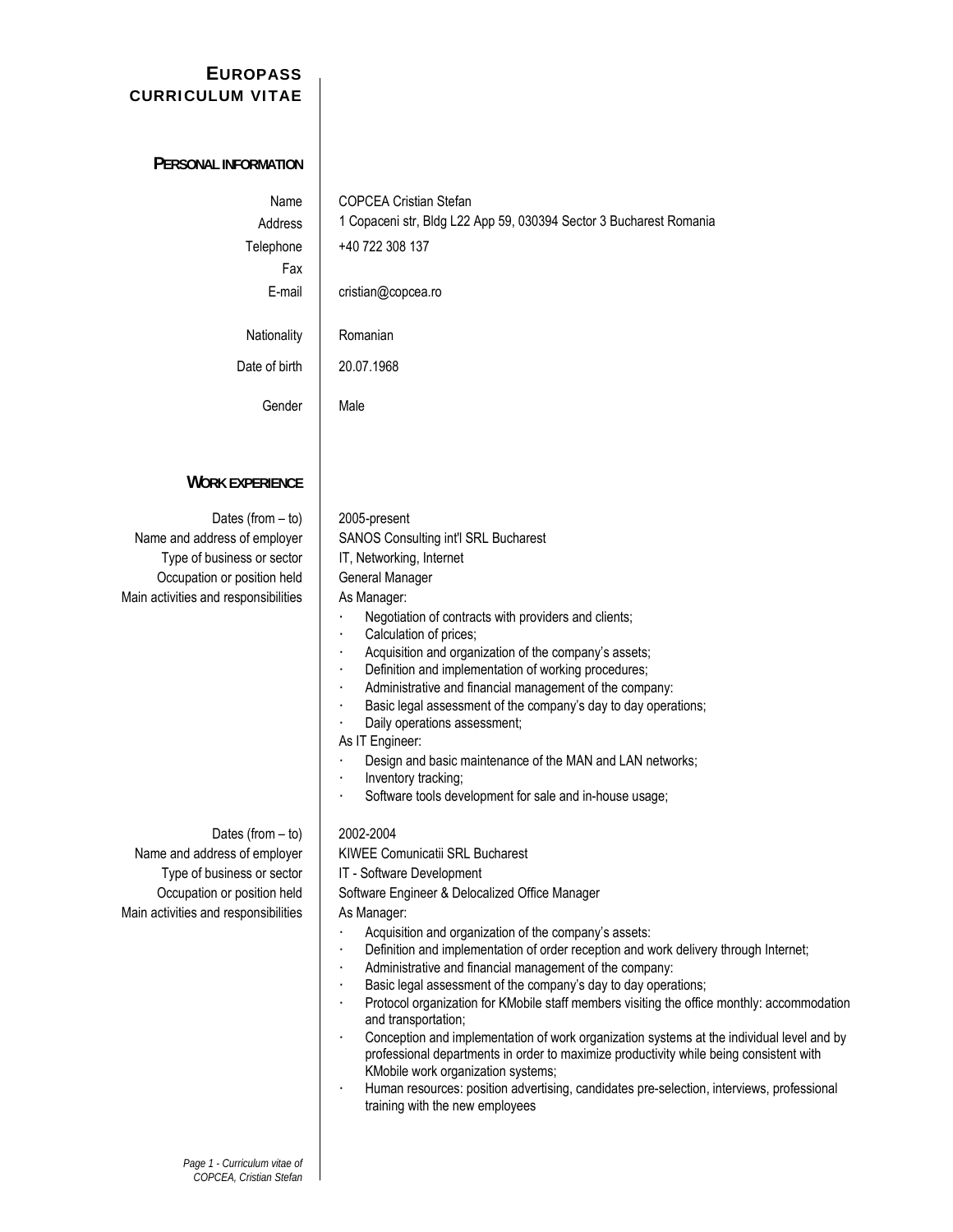As IT Engineer:

- Security solutions implementation concerning data integrity and confidentiality as it traverses insecure Internet subnets;
- Software system organization, implementation of software security systems:
- Setup of an extensible Windows LAN, Microsoft Active Directory driven;
- Definition and implementation of data integrity systems;
- Definition and implementation of a routing/firewall system using Linux;
- Definition and implementation of the inter-operability with the KMobile Paris software systems (email accounts, remote server access, remote file transfer);
- Conception and Installation of backup systems for both data and operating systems;
- Development of Internet applications, both server and client-side, using ASP, SQL Server, HTML, JavaScript technologies;
- Development of software tools needed at the office to ease daily operations;

### Dates (from  $-$  to) 2001-2002

Name and address of employer | Maulde Technologies SA, Paris, France

Type of business or sector | IT - Software Development

- Main activities and responsibilities | Delphi/SQL programmer (content management software);
	- Execution of customized encrypting/decrypting software modules and license management modules.
	- Systems Engineer

Main activities and responsibilities \ Within this company, I have managed and executed all the tasks related to the early stages of the contract with the French company "Maulde Technologies SA".

- Delphi/SQL programmer (content management software);
- Execution of customized encrypting/decrypting software modules and license management modules.
- Systems Engineer

Name and address of employer | Entrepreneur – Independent consultant

- Main activities and responsibilities **Fig. 2. Contracted with several Romanian and foreign companies (Czech Center in Bucharest,** Alcatel, etc.) in the IT field: computer repairs, network installations etc.
	- Implementing presentation CD-ROMs for several companies;
	- Conception of small automation projects;
	- Conception of a programming software for digital circuits (Flash, EPROM, micro-controllers)

- Main activities and responsibilities **Figure 3** Translation of contracts and technical literature from French to English;
	- Interpreter of French and English for the Technical Manager during negotiations with clients;

- Main activities and responsibilities **Fig.** PC construction, software installations (programs and operating systems), network design/installation.
	- Client relationship
	- Technical manager until the sale of the company.

Occupation or position held | Software Developer

Dates (from  $-$  to) | 2000-2001 Name and address of employer FM Design SRL, Bucharest Type of business or sector | IT - Software Development Occupation or position held | Software Developer

Dates (from – to) 1998-2000 Type of business or sector  $\begin{vmatrix} \n & \n & \n \end{vmatrix}$  IT - computers Occupation or position held | Own employer

Dates (from  $-$  to) | 1995-2001 Name and address of employer | Alsthom SA, Bucharest Type of business or sector  $\vert$  Interpreting & translation Occupation or position held | Technical interpreter

Dates (from  $-$  to) | 1994-1997 Name and address of employer | DKS Exim SRL, Bucharest Type of business or sector  $\vert$  IT Occupation or position held | Technical manager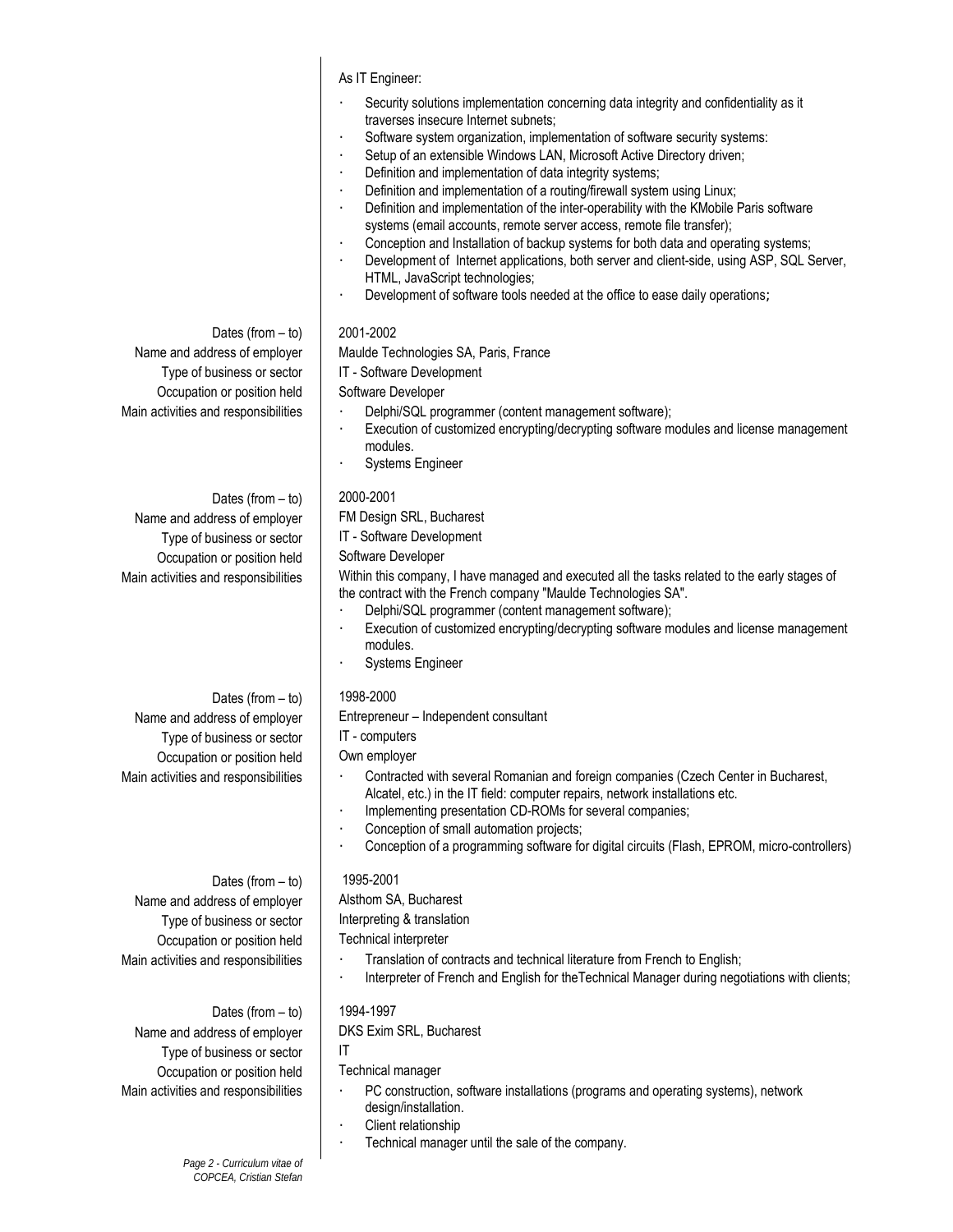Dates (from  $-$  to) | 1987-1998 Name and address of employer | Ministry of Defense Type of business or sector | Military institution Occupation or position held | Multiple positions as CO and NCO: Main activities and responsibilities | Chief of the Upgrades Workshop, Mihail Kogălniceanu Air Force Base Leading a team of 4 technical NCOs; Implementation of upgrade bulletins for all the MiG-23 and MiG-29 aircraft fleet; Managed with the Technical Bureau, events out of the usual, i.e. manufacturing defects, technical parameters out of ordinary ranges; Participated actively at R&D activities within the Air Force Base; Officer 2, Acquisition Office, Romanian Air Force HQ Participation in the Romanian Air Force acquisition process for several spare parts categories; Implemented the software version of the Military Aircraft Catalogue: spare parts serial numbers and change dates on aircraft categories and location etc. Officer 1, Translations Office, Romanian Air Force HQ Participation in translating technical documentation (flight manuals, technical manuals); Translation of documents related to NATO; Participating in the informatisation of the Translations Office within the Romanian Air Force HQ; Participation as Head Examiner during several examination sessions (French and English) in several military schools; Participation in several delegations in U.S and France as official military interpreter, on education, co-operation, NATO fields, at the highest levels: French Air Force Schools Commander, French General Inspectors, Tinker Air Force Base Commander (Oklahoma, U.S), Le Bourget, etc. Participation in several delegations in Romania as official interpreter (French and English) related to NATO (Supreme HQ Commander, two Defense Ministrers), and also related to journalism/media and communication. **EDUCATION AND TRAINING**  $\cdot$  Dates (from – to) | 1999-2001 • Name and type of organization providing education and training IT Training Center - CPI - Microsoft • Principal subjects/occupational skills covered Computer Networking  $\cdot$  Title of qualification awarded  $\parallel$  Microsoft Certifications: · MCSE (Microsoft Certified Systems Engineer) for Windows NT4 and Windows 2000; MCP+I (Microsoft Certified Professional+Internet); MCP (Microsoft Certified Professional) • Level in national classification | System Engineer  $\cdot$  Dates (from  $-$  to) | 1997-1998 • Name and type of organization providing education and training Technical Military Academy • Principal subjects/occupational skills covered Technical curricula post-university level • Title of qualification awarded | Post-university training • Level in national classification | Master  $\cdot$  Dates (from  $-$  to) | 1995 • Name and type of organization providing education and training French Institute of Bucharest • Principal subjects/occupational skills covered French language • Title of qualification awarded | DALF - Diplome Approfondi de Langue Francaise • Level in national classification | Interpreter

*Page 3 - Curriculum vitae of COPCEA, Cristian Stefan*

 $\overline{\phantom{a}}$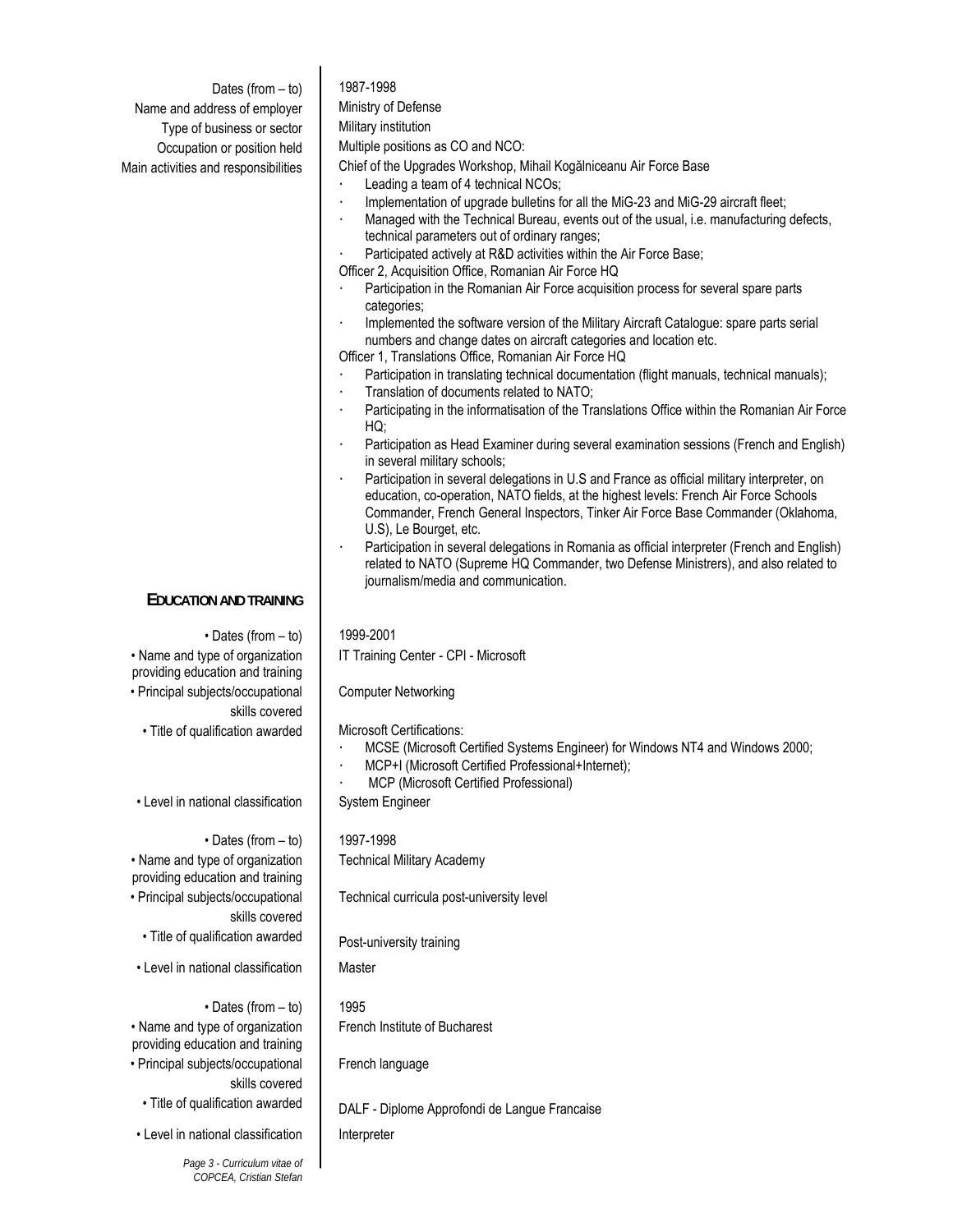$\cdot$  Dates (from  $-$  to) | 1987-1992 • Name and type of organization providing education and training Technical Military Academy • Principal subjects/occupational skills covered Aircraft Engineering - Mechanics & Avionics • Title of qualification awarded | Diplomate Engineer • Level in national classification | Engineer • Dates (from – to) | 1977-1981 • Name and type of organization providing education and training French College: Fquih Ben Salah, Morocco • Principal subjects/occupational skills covered Secondary school, all teached in French  $\cdot$  Title of qualification awarded  $\vert$  n/a  $\cdot$  Level in national classification  $\parallel$  n/a **PERSONAL SKILLS AND COMPETENCES** *Acquired in the course of life and career but not necessarily covered by formal* 

MOTHER TONGUE **ROMANIAN** 

OTHER LANGUAGES

*certificates and diplomas*.

*Self-assessment European level (\*)* 

> **French English**

## SOCIAL SKILLS

### AND COMPETENCES

*Living and working with other people, in multicultural environments, in positions where communication is important and situations where teamwork is essential (for example culture and sports), etc.* 

### ORGANIZATIONAL SKILLS

AND COMPETENCES

*Page 4 - Curriculum vitae of COPCEA, Cristian Stefan*

Understanding | Speaking | Writing Listening Reading Spoken interaction Spoken production C2 Proficient user C2 Proficient user C2 Proficient user C2 Proficient user C2 Proficient user C1 Proficient user C2 Proficient user C1 Proficient user C1 Proficient user C1 Proficient user

*(\*) Common European Framework of Reference (CEF) level*

 Since my first employment I have worked with both men and women, as superiors or subordinates.

I have managed teams of both genders of up to 25 subordinates.

I have worked in France with French people of different races and nationalities (Caucasians, Africans, French, Belgians, Algerians, Moroccans and Tunisians), where the spoken language was French but all the software and documentation came in English.

In the military I had the opportunity to interact with various persons from Africa, Europe and North America, as interpreter and protocol responsible.

Since 1998 I had entrepreneurial initiatives resulting in my actual company started from zero with no extern finances.

Since 2004 I have concluded over 1000 contracts with companies and/or end-users myself, during the construction of the company's internet network. I have managed an yearly budget of roughly 500K EURO.

 Since my first employment position in 1992, I had subordinates. I have started with 4 technical sergeants and ended in 1998 with 25 interpreters, from which 20 were women.